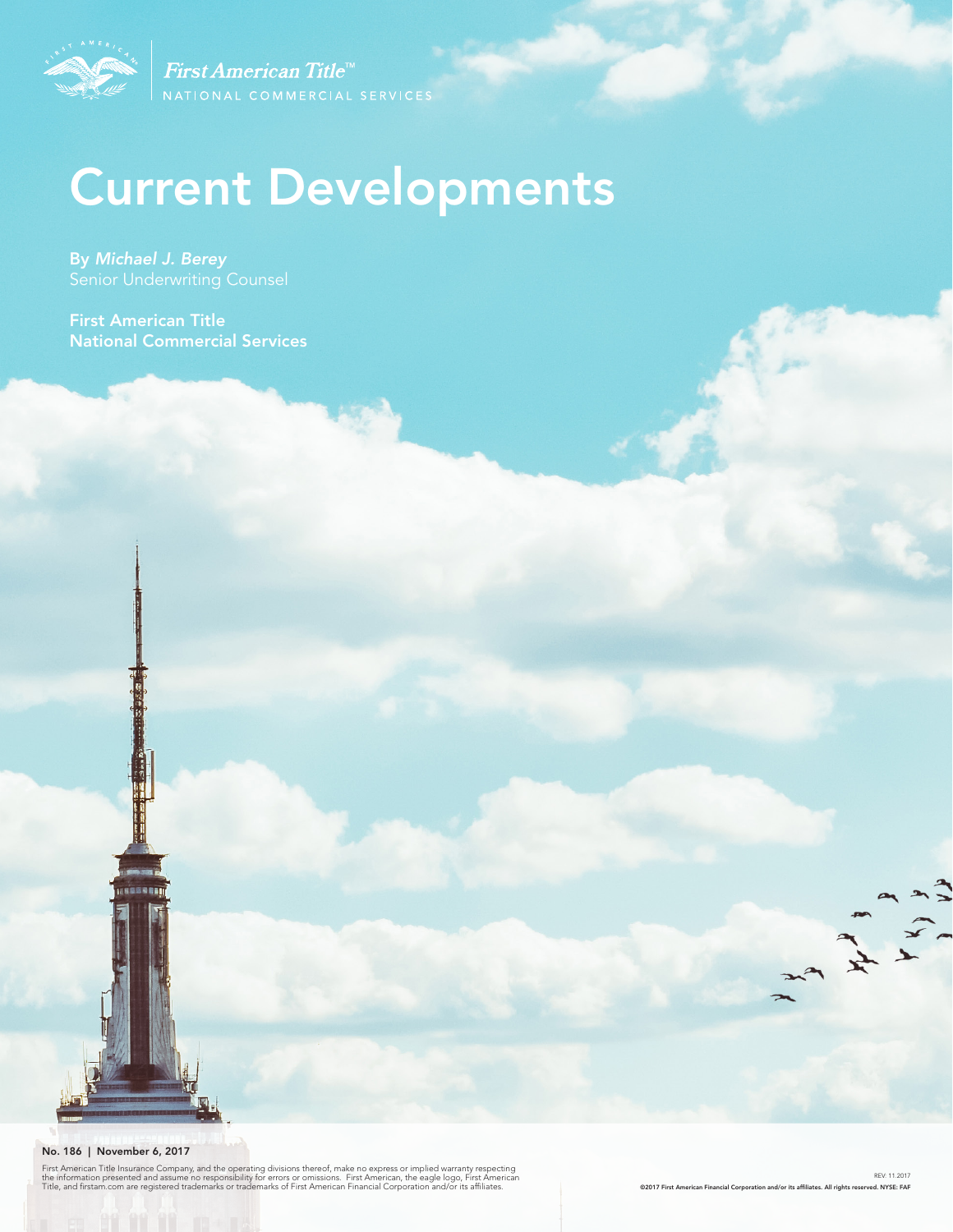# Adjoining Properties/Retaining Walls

Plaintiff sought an Order directing The City of New York to repair and maintain part of a retaining wall running between the Plaintiff's property and adjoining property owned by the City. The City moved to dismiss the complaint, contending that the retaining wall is only on the Plaintiff's property or, based on a review of a survey, that the wall encroaches onto the City's property but is not shared. The City also asserted that the Environmental Control Board, having upheld the issuance of a violation to the Plaintiff because the retaining wall was in a condition of disrepair, supported its position that the wall is not on the City's property.

The Supreme Court, Bronx County, denied the City's motion to dismiss, concluding that the Plaintiff had stated a valid cause of action under New York City Administrative Code Section 28-305.1.1 ("Structures located on the lot line of adjacent properties and partially on both properties"), which states the following:

"The owners of adjacent properties shall be responsible jointly for the proper maintenance and repair of retaining walls…that are located along the common lot line and on both their properties; and each such owner shall be responsible for one-half of the costs of maintaining and repairing such…retaining walls…or such portions thereof…"

According to the Court, "if any portion of the damaged portion of the wall lies on the City's property, the two parties are jointly liable for the repair of same…The Court is not persuaded…that the retaining wall rests entirely on plaintiff's property…The ECB's decision confirms that only a portion of the subject retaining wall rests on plaintiff's property, but it does not conclusively demonstrate, or even suggest, on which lot or lots the remainder of the wall rests".

45 Associates LLC v. The City of New York, 2017 NY Slip Op 31922, decided August 11, 2017, is posted at http://www.nycourts.gov/reporter/pdfs/2017/2017\_31922.pdf.

#### Condominiums/Common Charge Liens

The Plaintiff Board of Managers commenced an Action to foreclose its recorded common charge lien for unpaid common charges in the amount of \$16,488.36, accrued interest and attorneys' fees. During the pendency of the Action, the Defendants paid the common charges and interest. The Plaintiff contended that the lien remained unsatisfied because the Defendants still owed \$194,598.23 for repair fees, fines for allegedly violating rules of the Condominium, and for attorneys' fees, some of which related to a different, unrelated lawsuit. The Supreme Court, New York County, held that the Defendants had satisfied the lien and granted the Defendants' motion for summary judgment dismissing the causes of action to foreclose the common charge lien and for breach of contract.

The Court noted that under the Condominium's Declaration, the right to recover "all costs incurred, including reasonable attorney's fees" are not a lien against a Unit. Further, according to the Court, the fines and the cost incurred by the Condominium for repairs were not common charges; a common charge lien under Real Property Action Sections 339-z and 339-aa ("Lien for common charges…") is to only include unpaid common charges. A determination of reasonable attorney fees incurred to recover the common charges was referred to a special referee; it was inappropriate to consider attorney fees incurred in other outstanding litigation. Board of Managers of The Modern 23 Condominium v. Scime, 2017 NY Slip Op 31878, decided August 17, 2017, is posted at http://www.nycourts.gov/reporter/pdfs/2017/2017\_31878.pdf.

#### Condominiums/Cooperatives

Chapter 305 of the Laws of 2017, enacted September 12, 2017 and effective January 1, 2018, adds Section 519 a to the not-for-profit corporation law ("NPCL") and Section 727 to the business corporation law ("BCL"), each captioned "Annual Reports for Certain Transactions Required". These Sections require that each condominium and cooperative housing corporation, incorporated under either the NPCL or the BCL, issue an annual report "containing information on any contracts made, entered into, or otherwise voted on by the board of directors

First American Title Insurance Company, and the operating divisions thereof, make no express or implied warranty respecting<br>the information presented and assume no responsibility for errors or omissions. First American end

e reprinted without written permission obtained in advance from First American Title.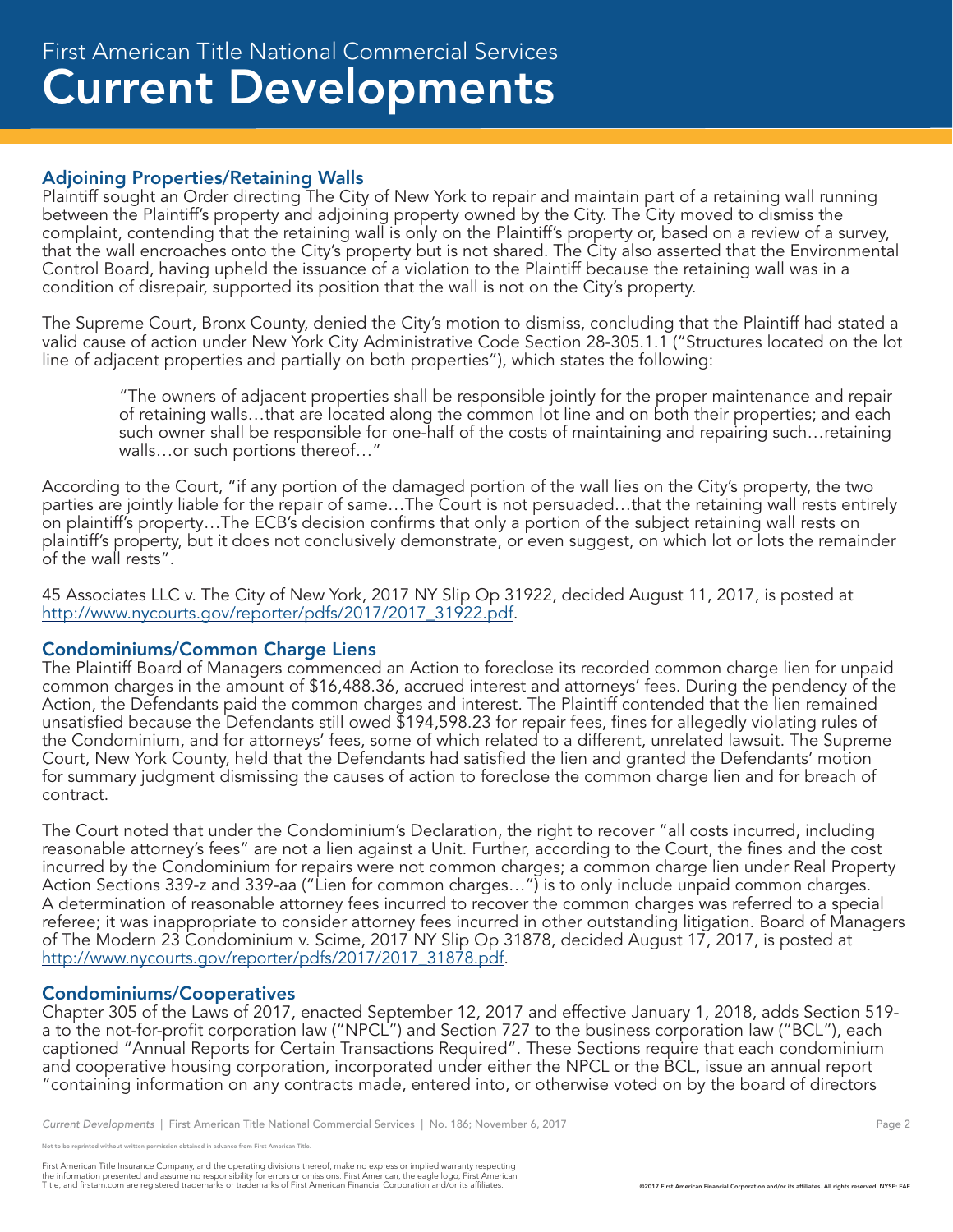that were considered a related party transaction" under NPCL Section 715 ("Officers") or BCL Section 715 ("Related party transactions"). If there were no related party transactions, the annual report is to state that "[n]o actions taken by the board were subject to the annual report required pursuant to" NPCL Section 519-a or BCL Section 727, as applicable.

If there is a related party transaction, the annual report is to include information relating to each such contracts, the record of the meeting on which the contract was approved, including details as to how each director voted, and the date the contract "would be and remain valid". Senate Bill 6652A/Assembly Bill 8261A are located at http://bit.ly/2ieWp3X.

#### Condominiums/Sidewalks

Under New York City Administrative Code Section 7-210 ("Liability of real property owner for failure to maintain sidewalk"), as to property other than a one-three family residential real property owner-occupied in whole or in part used exclusively for residential purposes, "the owner of real property abutting any sidewalk, including, but not limited to, the intersection quadrant for corner property, shall be liable for any injury to property or personal injury, including death, proximately caused by the failure of such owner to maintain such sidewalk in a reasonably safe condition".

The Appellate Division, First Department, affirming the dismissal by the Supreme Court, New York County, of a complaint against the owner of commercial units and a tenant of a commercial unit in a condominium, held that the Defendants were not owners for the purpose of Section 7-210 "and thus [they] had no duty to maintain the public sidewalk in front of the condominium". The Appellate Division, as to the tenant, noted that it had no obligation to maintain the sidewalk and that there was no evidence that it "created the alleged defect in the sidewalk" which had caused the Plaintiff's injury. Further, according to the Court, the tenant's "receipt of deliveries on trolleys transported over the sidewalk to its store did not constitute a special use of the sidewalk". Keech v. 30 East 85th Street Company, LLC, 2017 NY Slip Op 07192, decided October 12, 2017, is posted at http://www.nycourts.gov/reporter/3dseries/2017/2017\_07192.htm.

#### Continuing Legal Education

New York's Continuing Legal Education Program Rules have been amended effective January 1, 2018 by the Continuing Legal Education Board to add "Diversity, Inclusion and Elimination of Bias" as a category for CLE credit. 22 NYCRR 1500.2(g) defines this new category as including "courses, programs and activities [relating] to the practice of law [which] may include, among other things, implicit and explicit bias, equal access to justice, serving a diverse population, diversity and inclusion initiatives in the legal profession, and sensitivity to cultural and other differences when interacting with members of the public, judges, jurors, litigants, attorneys, and court personnel".

22 NYCRR Section 1500.22 states that an attorney must complete "at least one credit hour" in "Diversity, Inclusion and Elimination of Bias" in each biennial reporting cycle. Attorneys re-registering on or after July 1, 2018 must meet this requirement. CLE Program Rules are located at http://bit.ly/2xZm9Zg.

# Contracts of Sale

As reported in Current Developments dated March 1, 2016, a contract executed in 2004 for the sale of property listed as an inactive hazardous waste site provided for an "Outside Closing Date" of 18 months from the date of the purchase agreement. The contract was amended numerous times, first in 2006, with the closing date finally extended to July 22, 2008. Closing was contingent on the Defendant-Seller obtaining certain government approvals. In 2008, prior to the last extended closing date, the Purchaser commenced an Action seeking rescission of the 2006 contract amendment and specific performance of the 2004 contract, with an abatement in the purchase price to account for the Defendants' failure to acquire the necessary approvals. The Plaintiff's causes of action were dismissed by the Supreme Court, New York County.

The Defendants counterclaimed that the contract was terminated when the Plaintiff materially breached the contract and, therefore, the Defendants could retain the down payment and other payments made by the

.<br>Note reprinted without written permission obtained in advance from First American Title.

First American Title Insurance Company, and the operating divisions thereof, make no express or implied warranty respecting<br>the information presented and assume no responsibility for errors or omissions. First American end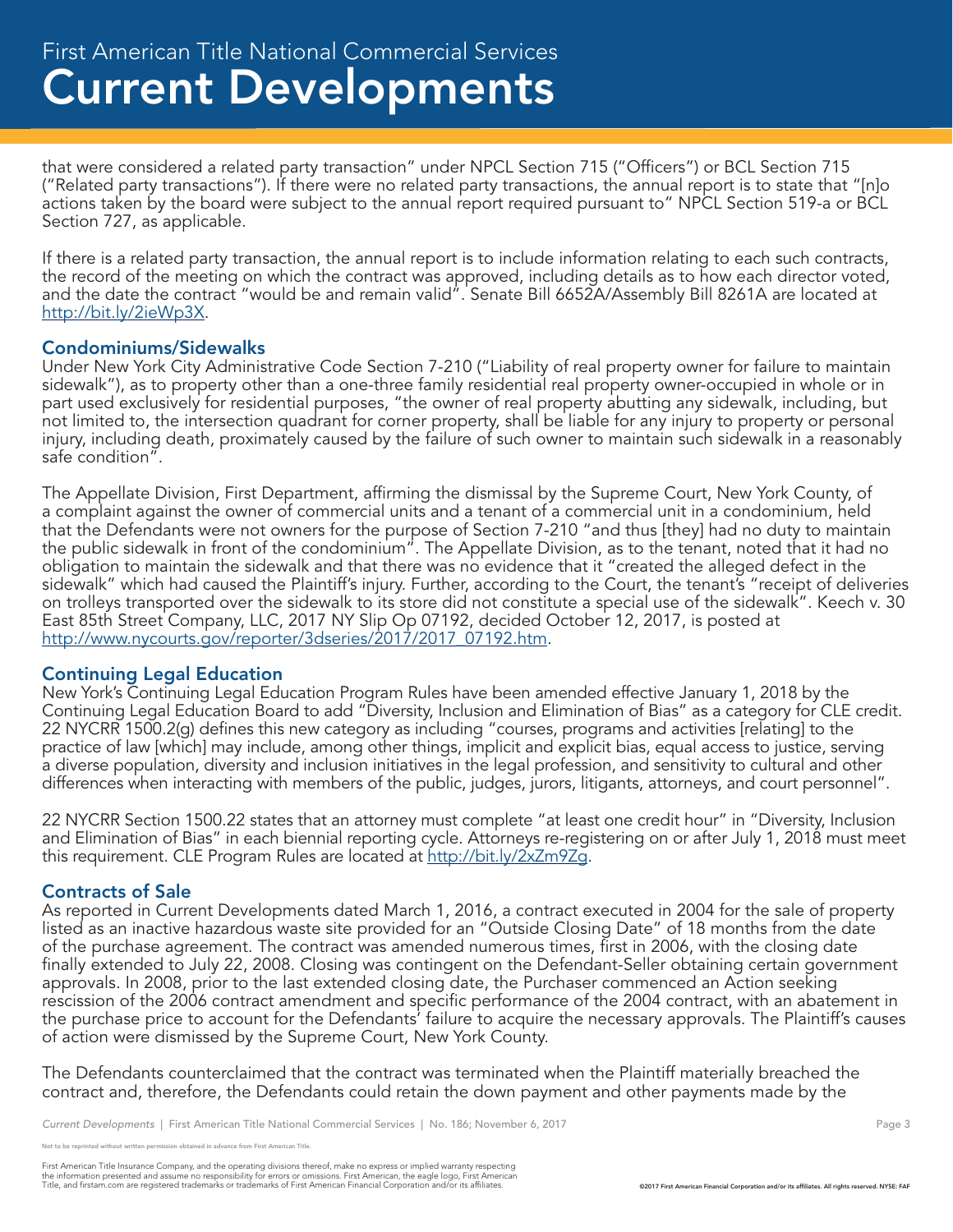# Current Developments First American Title National Commercial Services

Purchaser. The Supreme Court, New York County, granted the Defendants' motion for partial summary judgment on that counterclaim, holding that the Purchaser anticipatorily breached the contract by commencing the suit, and that the Defendants were entitled to retain the down payment and the other payments as liquidated damages. The Appellate Division, First Department, affirmed the ruling of the lower court in a decision reported at 138 AD3d 112. According to the Appellate Division, "…because a rescission action unequivocally evinces the plaintiff's intent to disavow its contractual obligations, the commencement of such an action before the date of performance constitutes an anticipatory breach". The Court of Appeals reversed, holding that under the circumstances of this case "the mere commencement of an action seeking 'rescission and/or reformation' of a contract [does not] constitute an anticipatory breach of such agreement". According to the Court of Appeals,

"…where the amended complaint seeks, among other things, reformation of the amendments to the contract and specific performance of the original agreement – there was no 'positive and unequivocal' repudiation (citation omitted). There is no material difference between this action and a declaratory judgment action. At bottom, both actions seek a judicial determination as to the terms of a contract, and the mere act of asking for judicial approval to avoid a performance obligation is not the same as establishing that one will not perform that obligation absent such approval (citation omitted)".

Princes Point LLC v. Muss Development L.L.C., 2017 NY Slip Op 07298, decided October 19, 2017, is posted at http://www.nycourts.gov/reporter/3dseries/2017/2017\_07298.htm.

#### **Cooperatives**

Without permission, Defendants used a portion of the building's roof adjoining their cooperative units where it was set back, accessing the roof through a window in one of their units. The cooperative's Board of Directors sought a declaratory judgment that the Defendants had no right to use, occupy or enjoy the roof and an injunction. The Supreme Court, New York County, granted the Plaintiff's motion for summary judgment, declaring that the Defendants had no right to use the part of the roof in question and enjoining them from using the roof. The apartments identified in the Offering Plan for the building as having terraces did not include the Defendants' units. In addition, the roof is not appurtenant to the Defendants' units "since its use is neither essential nor reasonably necessary to defendants' full beneficial use and enjoyment of the [A]partment' [citation omitted]". Further the "defendants' use of the Roof was not 'exclusive [for a claim of adverse possession]…for the statutory period of 10 years' [citation omitted]". Fairmont Tenants Corp. v. Braff, 2017 NY Slip Op 32119, decided October 10, 2017, is posted at http://www.nycourts.gov/reporter/pdfs/2017/2017\_32119.pdf.

#### Lien Law

An Action to foreclose a mechanic's lien was discontinued by stipulation and the lien was released of record because the Plaintiff did not have a license when working at the Defendants' property. The Defendants also sought damages because the lien was exaggerated, and the imposition of sanctions against the Plaintiff and its counsel.

The Supreme Court, New York County, held that the Defendants could not recover under Lien Law Section 39-a ("Liability of lienor where lien has been declared void on account of willful exaggeration") and the court granted the Plaintiff's motion to dismiss the counterclaim for an exaggerated lien. Under Lien Law Section 39-a, "[w]here in any action or proceeding to enforce a mechanic's lien upon a private or public improvement the court shall have declared said lien to be void on account of wilful exaggeration the person filing such notice of lien shall be liable in damages to the owner or contractor". The Appellate Division, First Department, in Wellbilt Equipment Corp. v. Fireman, reported at 275 AD2d 162, has held that "damages under section 39-a may not be awarded unless the lien has been declared void for willful exaggeration after a trial in an action to foreclose the lien". In this case, the lien was disposed of by stipulation.

The Court also denied the Defendant's cross-motion for sanctions. It held that the Defendants "have not made a showing that [the Plaintiff] and its counsel knowingly brought a meritless action". New Age General Contracting,

e reprinted without written permission obtained in advance from First American Title.

First American Title Insurance Company, and the operating divisions thereof, make no express or implied warranty respecting<br>the information presented and assume no responsibility for errors or omissions. First American end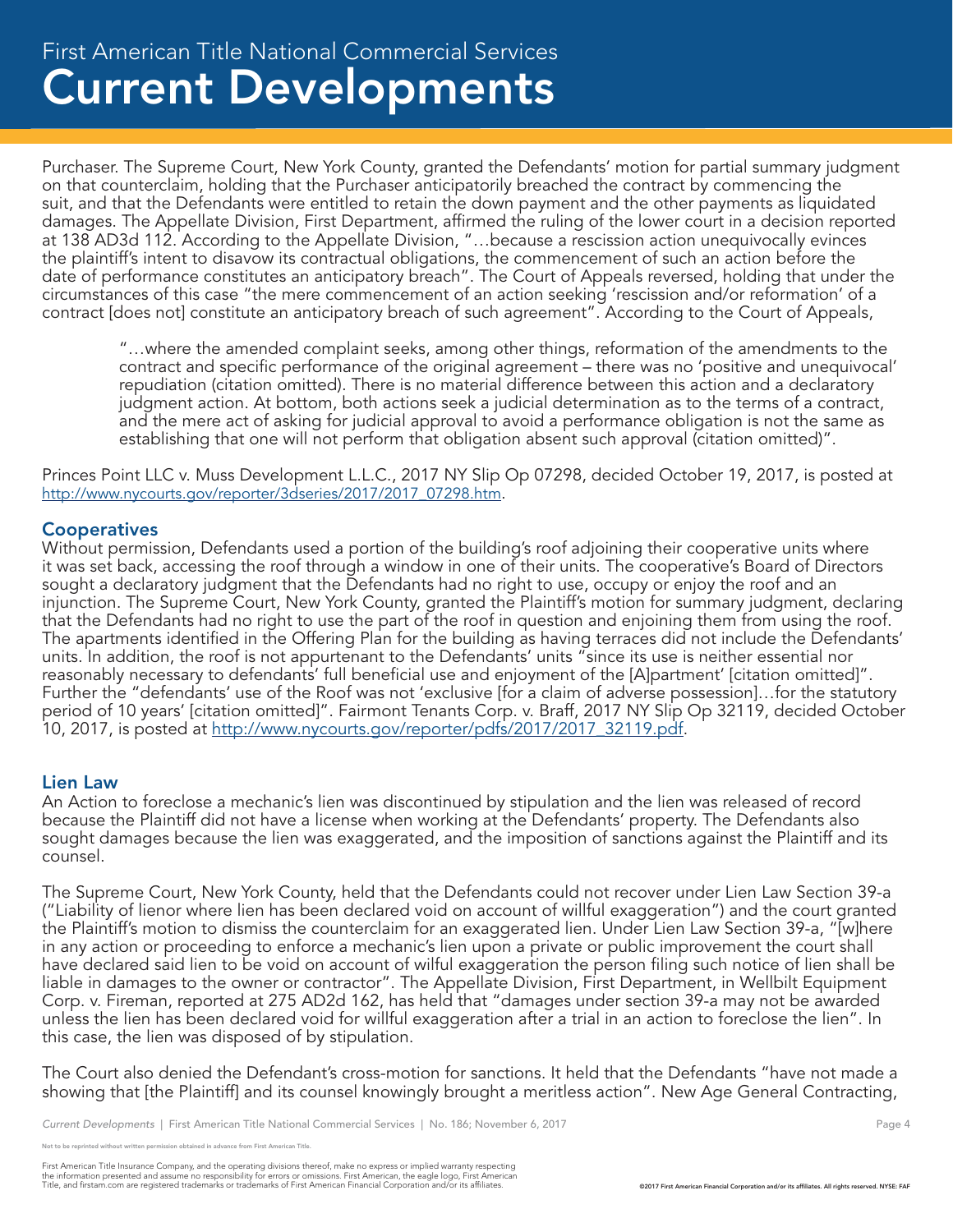Inc. v. Theso Corp., 2017 NY Slip Op 32170, decided October 13, 2017, is posted at http://www.nycourts.gov/reporter/pdfs/2017/2017\_32170.pdf.

#### Mortgage Foreclosures/Default

In the foreclosure of a mortgage executed by Defendants Betty Renesca and her former husband, the Plaintiff's motion for an Order of Reference was granted by the Supreme Court, Queens County. Betty and an occupant of the mortgaged premises who was also a Defendant moved to vacate the Order of Reference and to vacate their default in opposing the Plaintiff's motion.

Betty claimed that her execution of a loan modification was a reasonable excuse for her default in answering the complaint and for her default in opposing the motion for the Order of Reference. However, the Court denied the Defendants' motion. The lender had rejected the modification because her former husband had refused to cooperate and, in any event, according to the Court,

"Betty…failed to allege much less demonstrate even an arguably meritorious defense to the action. A pending loan modification, if any, is not a meritorious defense to the foreclosure action as there is no guarantee the borrower will qualify for a loan modification. Moreover, a foreclosing plaintiff has no obligation to modify the terms of its loan before or after a default in payment as long as it has made a meaningful effort at reaching a resolution [citations omitted]".

The Court dismissed the Action against the occupant as she no longer resided at the property and was therefore not a necessary party. Bank of America, N.A. v. Renesca, 2017 NY Slip Op 32023, decided September 25, 2017, is reported at http://www.nycourts.gov/reporter/pdfs/2017/2017\_32023.pdf.

#### Mortgages/Development Rights

Affirming an Order of the Supreme Court, New York County, denying the Defendant's motion to dismiss, the Appellate Division, First Department, held that a mortgage, and the related UCC financing statement, did not encumber FAR bonus development rights awarded by New York City for the benefit of the mortgaged properties. The mortgage granted a lien on "'all' of defendant's rights 'in any manner whatsoever' and 'in any way… belonging, relating to or pertaining to the land'". According to the Appellate Division, "[t]hat the FAR bonus could be transferred to another developer supports plaintiff's argument that it was not an inherent element of ownership of the land and therefore [the FAR bonus] was not collateral under the mortgage". CB Frontier LLC v. LStar Capital Finance II, LLC, 2017 NY Slip Op 06621, decided September 26, 2017, is posted at http://www.nycourts.gov/reporter/3dseries/2017/2017\_06621.htm.

#### Mortgages/Erroneous Satisfaction

After a mortgage was assigned and then consolidated with later executed mortgages, a satisfaction of the first executed mortgage was recorded in error. The Plaintiff, the holder of the consolidated mortgage, sought an Order cancelling and expunging the satisfaction of mortgage, reinstating the mortgage, and declaring that the consolidated mortgages are a valid, consolidated first lien. The Supreme Court, Queens County, granted the Plaintiff's motion for summary judgment. Evidence was submitted to establish that the satisfaction was erroneously executed and recorded and that the Defendants continued to make payments on the mortgage loan. According to the Court, "[a] mortgagee may have an erroneous discharge of mortgage, without concomitant satisfaction of the mortgage debt, cancelled, and have the mortgage reinstated where there has not been detrimental reliance on the erroneous recording [citations omitted]". Here, the Defendants had not changed their position in reliance on the recording of the satisfaction of the mortgage. Wells Fargo Bank, N.A. v. Escoto, 2016 NY Slip Op 32769, decided January 27, 2016, was posted on October 13, 2017 at http://www.nycourts.gov/reporter/pdfs/2016/2016\_32769.pdf.

*Current Developments* | First American Title National Commercial Services | No. 186; November 6, 2017 **Page 5** Page 5

.<br>Note reprinted without written permission obtained in advance from First American Title.

First American Title Insurance Company, and the operating divisions thereof, make no express or implied warranty respecting<br>the information presented and assume no responsibility for errors or omissions. First American end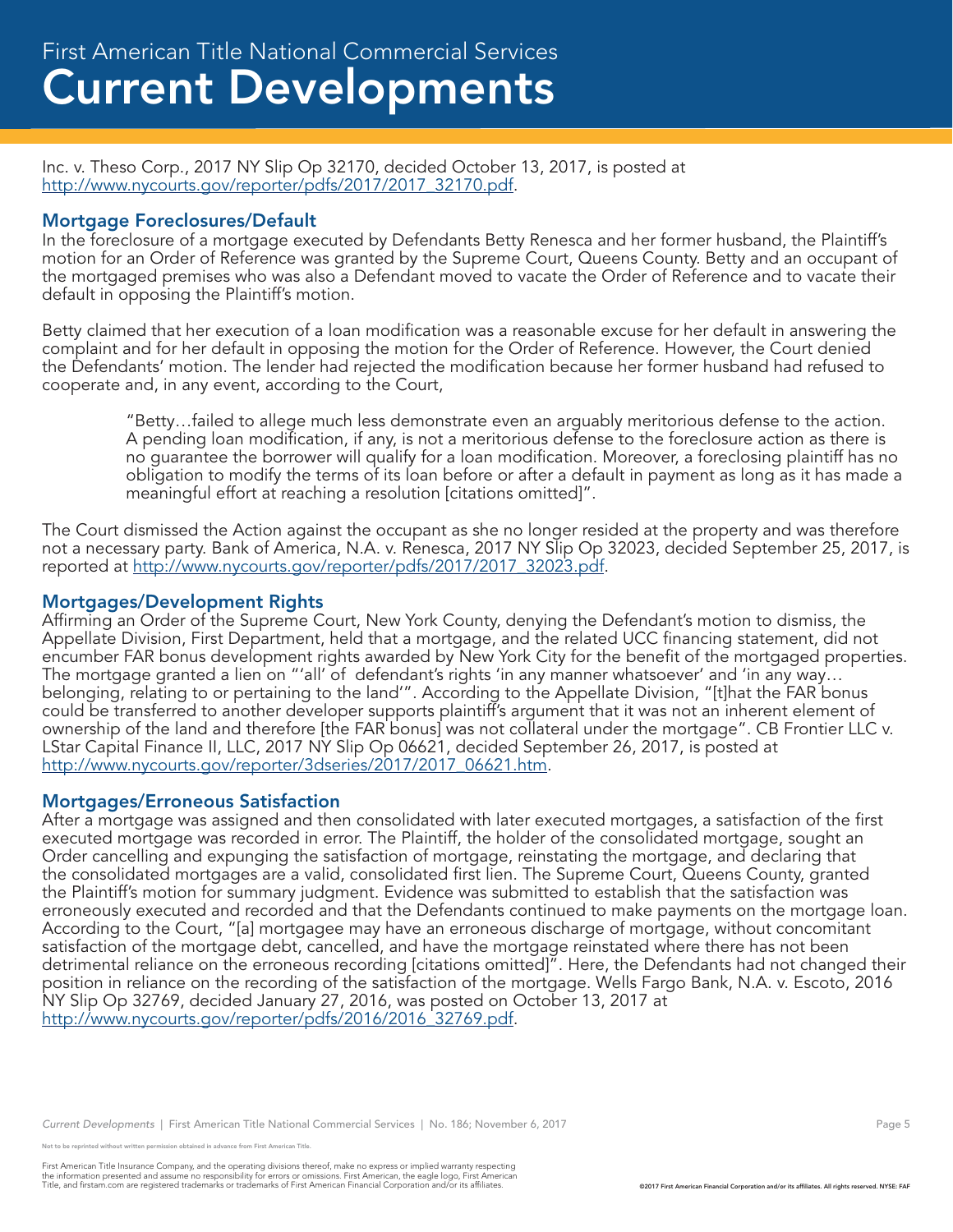## Recording Act/Foreclosure Sales

Property was sold to the Defendants pursuant to a judgment of foreclosure and sale while there were appeals pending. Plaintiff, the foreclosed owner of the property, sought a judgment that the Defendants did not hold title to the property, because the Order and Judgment of the Supreme Court, Queens County, granting the Defendants' motion for summary judgment dismissing the complaint and declaring that the Defendants had title to the property, was on appeal when the Referee's deed was delivered. The Appellate Division, Second Department, affirmed the ruling of the lower court, holding that the Defendants were bona fide purchasers for value. According to the Court, "[t]he good faith of a purchaser who acquires property for value during the pendency of an appeal 'is not vitiated by the purchaser's actual knowledge of the appeal' [citations omitted]". The Court noted that the Plaintiff "had failed to obtain a stay of enforcement of the orders appealed from in the foreclosure action or a stay of the foreclosure sale". Singh v. Ahamad, 2017 NY Slip Op 06939, decided October 4, 2017, is posted at http://www.nycourts.gov/reporter/3dseries/2017/2017\_06939.htm.

# Restrictive Covenants/Standing to Enforce

A deed executed in 1924, transferring then undeveloped land in Mount Vernon, contained a restrictive covenant prohibiting the erection of a garage except for the exclusive use of occupants of a building on the property. The Plaintiff, the owner of land that was part of the property conveyed in 1924, sought an Order restraining the Defendants from operating a commercial parking garage on property that was also part of the land conveyed. The Supreme Court, Westchester County, denied the Defendants' motion to dismiss for lack of standing and granted the Plaintiff's motion for summary judgment. The Appellate Division, Second Department, reversed, holding that the Plaintiff lacked standing to enforce the covenant.

The Appellate Division, noting that the record did not show whether the grantor of the 1924 deed retained a dominant estate benefitting from the covenant or that the covenant ran with the land, held that the Plaintiff lacked standing to enforce the covenant because the restrictive covenant was not part of a common development schedule created to benefit subdivision property owners. According to the Court,

"[t]here is no evidence that when [the grantor of the 1924 deed] conveyed the land…the land was to be divided, and [the grantee of the 1924 deed] was under no obligation to divide it. As best as can be determined from the record, the covenant appears to have been for the benefit of [the grantor of the 1924 deed] or his remaining lands, if he had any. At the time of the conveyance, the covenant cannot be said to have benefitted any part of the land burdened by it".

Fleetwood Chateau Owners Corp. v. Fleetwood Garage Corp., 2017 NY Slip Op 06431, decided September 13, 2017, is posted at http://www.nycourts.gov/reporter/3dseries/2017/2017\_06431.htm.

#### Right of First Refusal

An agreement with the Defendant afforded the Plaintiff a right of first refusal to purchase a commercial building "at the same price and on the same terms…as any 'bona fide' offer" The Defendant transferred the property for \$238,493 to an entity, also a Defendant, which was reported on Form RP-5217 (the "Real Property Transfer Report") submitted to New York State in connection with the transaction as being a bona fide purchaser. The Defendants alleged that the transfer was between related companies and not a sale. The Supreme Court, Erie County, granted the Defendants' motion for summary judgment and dismissed the complaint. The Appellate Division, Fourth Department, reversed and reinstated the complaint.

The Appellate Division applied the doctrine of "tax estoppel", under which "'[a] party to litigation may not take a position contrary to a position taken in [a] tax return' [citation omitted]". Since the Defendants certified on Form RP-5217 that the transfer of the property was not a "sale between related companies or partners in business", they were estopped from claiming that the transfer was not a bona fide sale.

The Court further held that the Defendants also were estopped from claiming that \$2,000,000 in mortgage

Not to be reprinted without written permission obtained in advance from First American Title.

First American Title Insurance Company, and the operating divisions thereof, make no express or implied warranty respecting<br>the information presented and assume no responsibility for errors or omissions. First American end